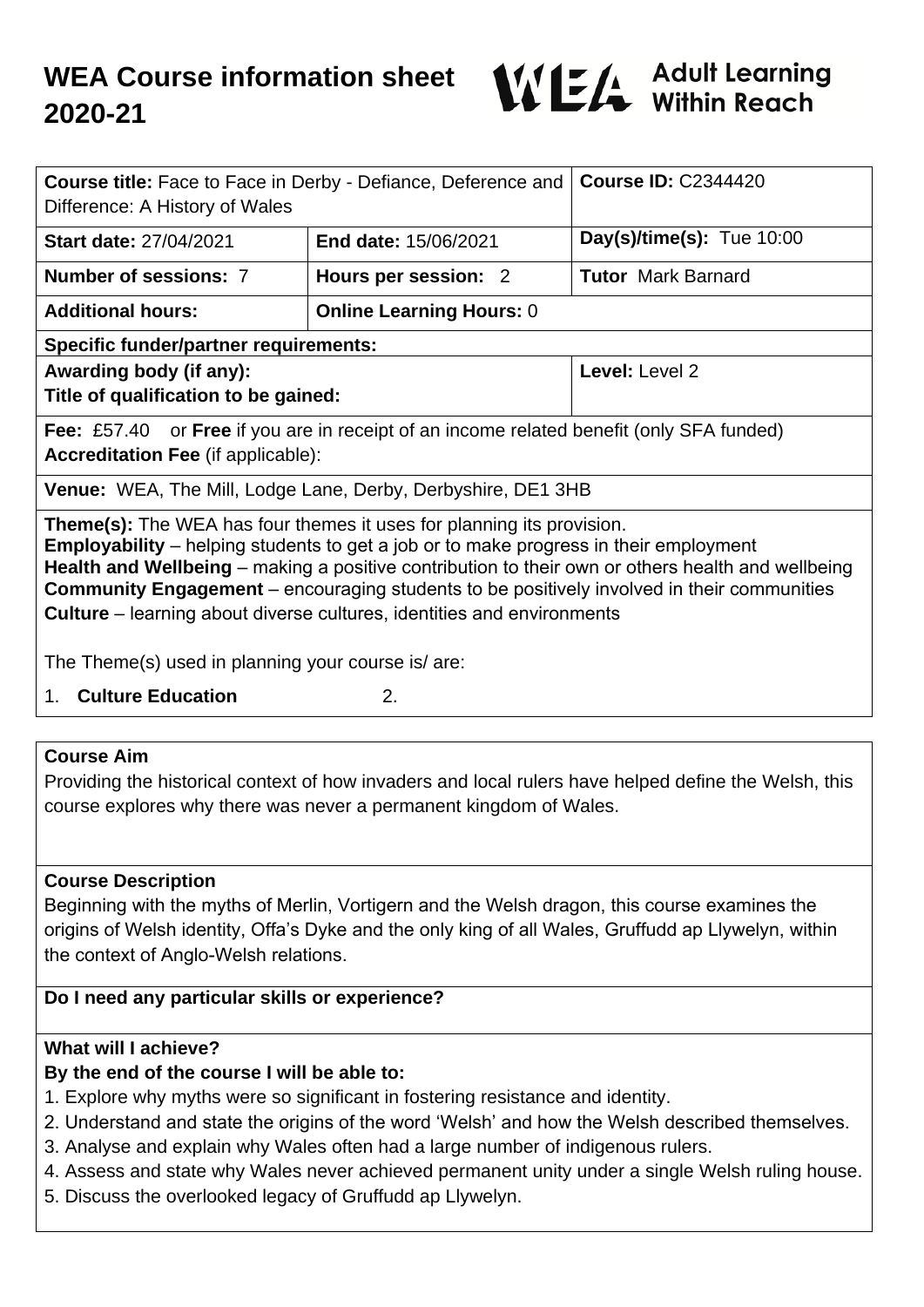## **What teaching methods will be used and will there be work outside of the class?**

- The WEA tutor will use a range of different teaching and learning methods and encourage you and the group to be actively involved in your learning

### **What kind of feedback can I expect from the tutor?**

- You will be able to keep a record of your progress and achievement using photos, audio, text or documents uploaded into the WEA's digital learning platform, WEA Canvas.

- A range of informal activities will be used by the tutor to see what you are learning which may include quizzes, question and answer, small projects and discussion

- You will have opportunities to discuss your progress with your tutor

- You will be encouraged to share your work with the group and discuss your learning

#### **What else do I need to know? Is there anything I need to bring?**

- Nothing else is needed

#### **Pre-course work, reading and information sources**

- Although optional, any of the texts recommended by the tutor would enhance the weekly group discussions and participants' personal development.

## **Possible next steps after this course (including career opportunities if appropriate)**

- Progress to another WEA course

- Become involved with the WEA in a range of voluntary work and other activities including campaigning as a WEA member

- Become involved as a volunteer for a WEA partner or another organisation

- You could progress to Higher Education courses. Follow link to the PEARL website for information http://pearl.open.ac.uk/

- Students could further develop their critical thinking skills and an understanding of regional cultures and attitudes.

#### **Learning with the WEA**

WEA courses increasingly make use of the rich variety of educational tools and material available on the internet and from digital devices. The WEA's digital learning platform, Canvas will play an increasing role in all WEA courses to provide resources or support, or to conduct lessons, enable assessment, provide learner feedback and for other activities for individuals away from the course. It is helpful, although not essential if you have access to a computer or smartphone to support your course*.*

You can read about your entitlements and responsibilities as a WEA student in our leaflet, Student Handbook here <http://www.wea.org.uk/learn-wea/student-support> This includes information on fees, learning support and financial support. As part of your course you accept our Learning Agreement and Privacy Notice. Full details of the Learning Agreement and privacy notice can be found on our website at <http://www.wea.org.uk/policies></u>. This applies to all courses you take in this academic year.

You can enrol online for most courses<http://www.wea.org.uk/learn-wea/course-search> or contact: